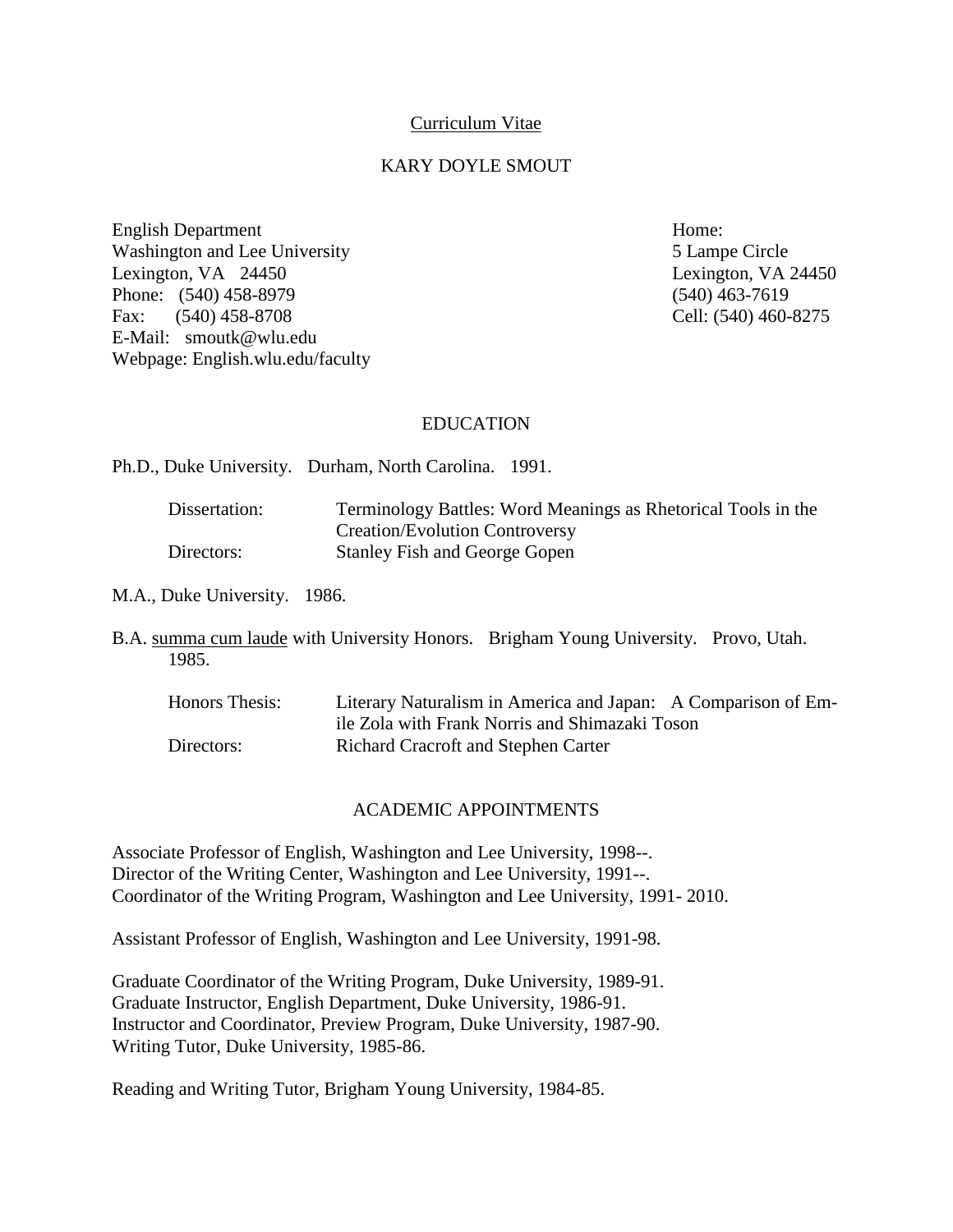## ACADEMIC HONORS

Presidential Honorary Member, American Dialect Society, 1989-93. English Department Fellow, Duke University, 1985-86.

Commencement Speaker, Brigham Young University, 1985. English Department Scholar Award, Brigham Young University, 1985. Orea B. Tanner Memorial Award, English Department, Brigham Young University, 1983. Spencer W. Kimball Scholar, Brigham Young University, 1979, 1982-85.

National Merit Scholar, 1979. U.S. Presidential Scholar from Idaho, 1979.

## PUBLICATIONS

- Book Review of Michael P. Graves's Preaching the Inward Light: Early Quaker Rhetoric. Studies in American Culture 34.1 (October 2011): 168-169.
- "Who Cares About Writing? Lessons from the BP Oil Spill." (Renamed by the editors "BP Disaster Reveals Writing Deficits.") Opinion-Editorial (Op-Ed). Richmond (Virginia) Times-Dispatch. 27 July 2010.
- "Don't Tread on Me: Crossing Boundaries in the Liberal Arts." Teaching Writing in the Liberal Arts: Pedagogy and Politics. Eds. Joanna Castner Post and James A. Inman. Cresskill, NJ: Hampton Press, 2009.
- Book Review of Brian Greene's The Best American Science and Nature Writing 2006. Shenandoah: The Washington and Lee University Review 57.2 (Fall 2007): 192-196.
- Book Review of Ronald L. Numbers's Darwinism Comes to America. Isis: Journal of the History of Science Society 90 (1999): 825-826.
- The Creation/Evolution Controversy: A Battle for Cultural Power. Greenwood, CT: Praeger Publishers, 1998.
- "An Interview with Charles Bazerman." Composition Studies 23 (1995): 21-36. (Co-authored with T. Hugh Crawford.)
- "Attacking (Southern) Creationists." Religion in the Contemporary South: Diversity, Community, and Identity. Eds. O. Kendall White, Jr. and Daryl White. Southern Anthropological Society Proceedings, No. 28. Athens: University of Georgia Press, 1995. 59-66.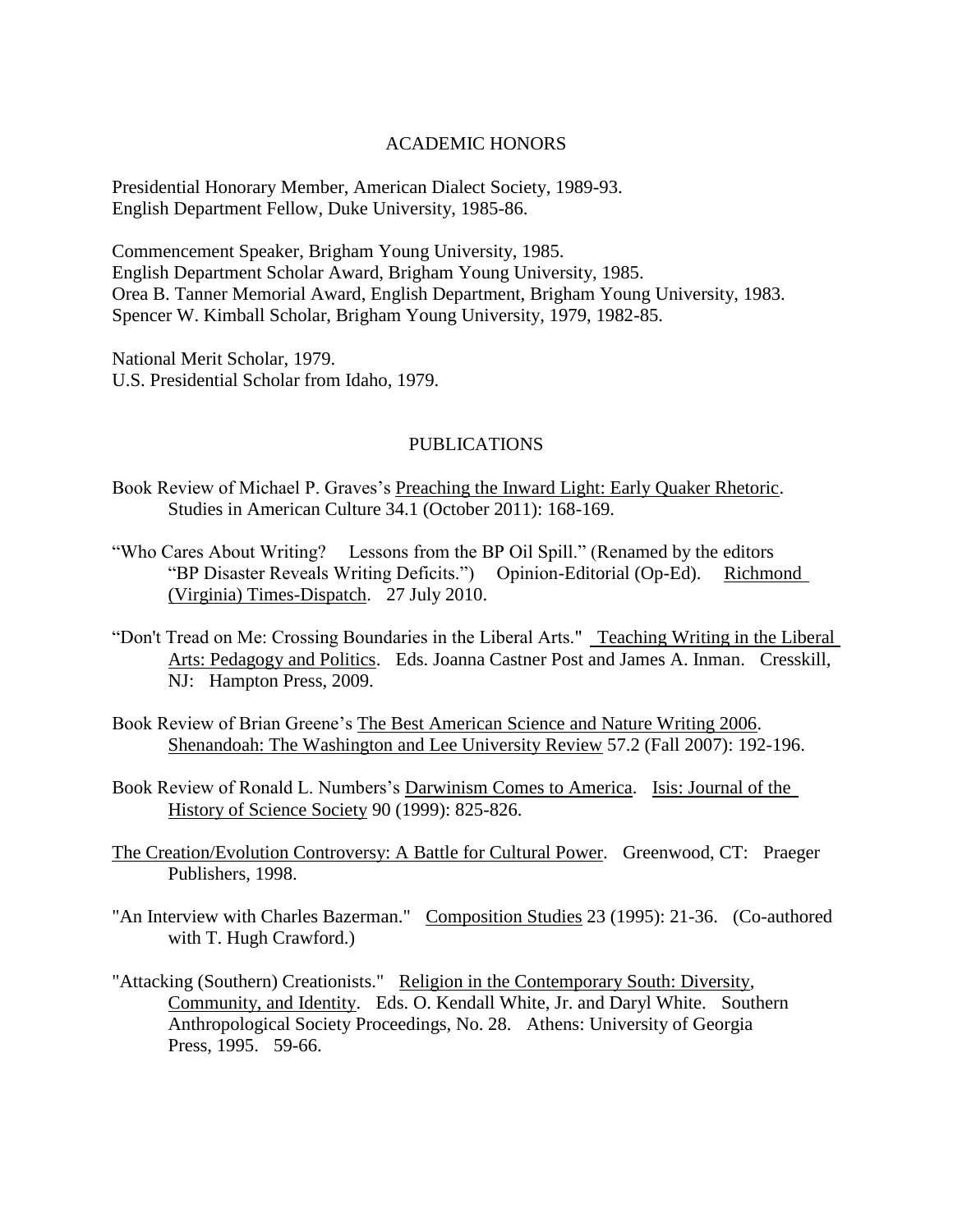- "Legal Writing: A Bibliography." Legal Writing 1 (1991): 93-122. (Co-authored with George D. Gopen.)
- "Apolitical Linguistics?" Review of Frederick J. Newmeyer's The Politics of Linguistics. American Speech 65 (1990): 275-284.

"Senkyoshigo: A Missionary English of Japan." American Speech 63 (1988): 137-149.

### PAPERS

- "Cannibal Capitalism in Cormac McCarthy." Western Literature Association. Minneapolis, Minnesota. 2017.
- "I Heart James Welch." Western Literature Association. Big Sky, Montana. 2016.
- "Terrorists as Cowboys in a Post-Modern Western." Western Literature Association. Berkeley, California. 2013.
- "The Death of God in Cormac McCarthy's No Country for Old Men." Western Literature Association. Missoula, Montana. 2011.
- "Whose Environmental Rhetoric Saving Which World? The Case of the Arctic National Wildlife Refuge." English Department Colloquium Lecture. Washington and Lee University. 2006.
- "Environmental Rhetoric and the Problem of World Views." Humanities Colloquium. Southern Virginia University. 2005.
- "Teaching Environmental Rhetoric." Association for the Study of Literature and the Environment. Eugene, Oregon. 2005.
- "Whose Education?; or, Not Teaching the Wrong Lessons through Native American Literature." Western Literature Association. Tucson, Arizona. 2002.
- "Environmental Literature and the Problem of World Views." Spiritual Frontiers 2000: Belief and Values in the Literary West Conference. Provo, Utah. 2000.
- "Clyde Edgerton's Redeye: A Southerner's West." Western Literature Association. Banff, Alberta. 1998.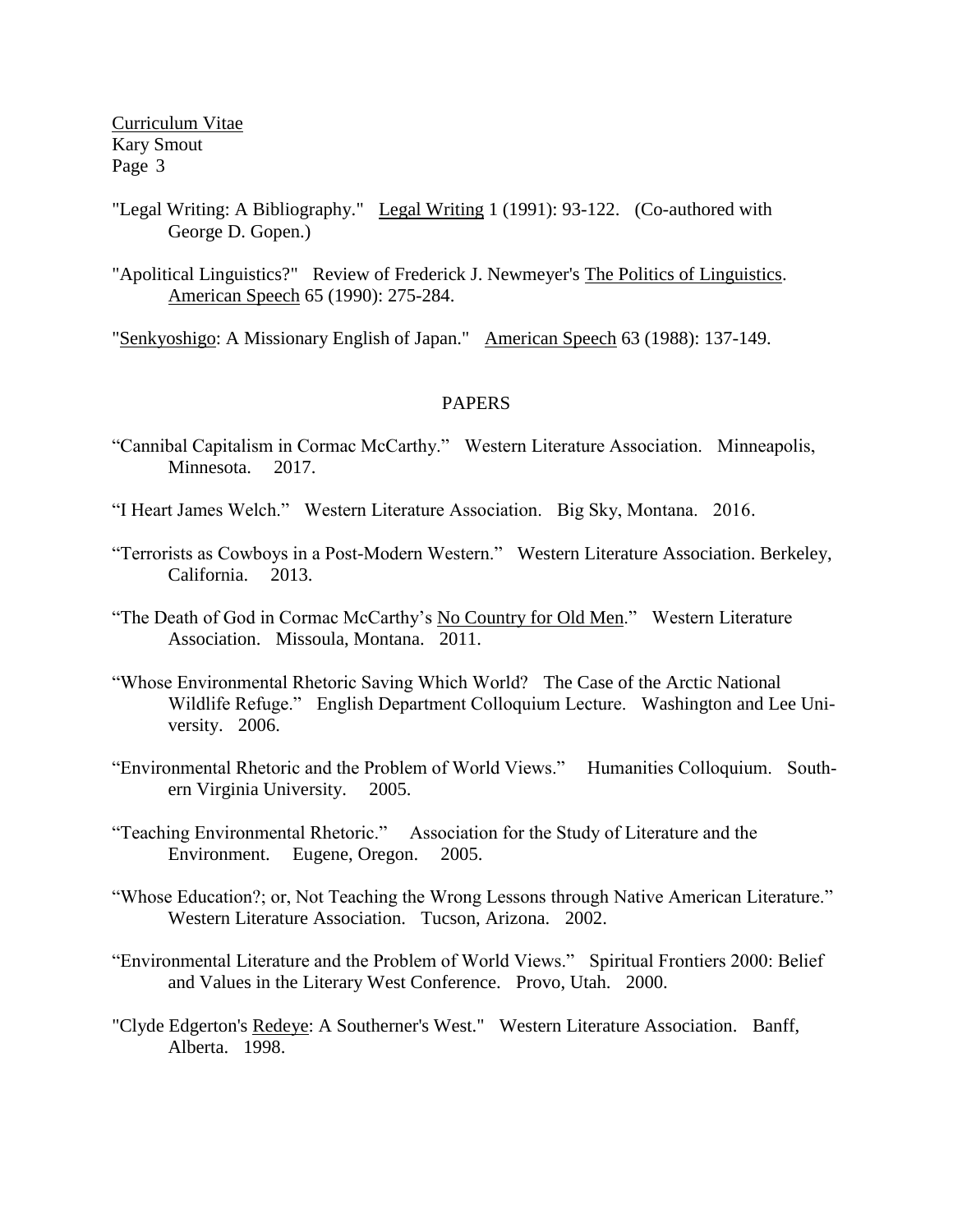- "What Conflict between Writing to Learn and Writing in the Disciplines?" Second International Writing Across the Curriculum Conference. Charleston, South Carolina. 1995.
- "Expository Writing: Art, Craft, or Skill?" English Department Colloquium Lecture, Washington and Lee University. 1993.
- "The Washington and Lee Writing Program: A Labor of Persuasion." Writing Across the Curriculum Conference. Charleston, South Carolina. 1993.
- "Making Sense of the Creationists." Key Symposium, Southern Anthropological Society. Savannah, Georgia. 1993.
- "Does the LDS Missionary Training Center Spiritually Educate or Discipline and Punish?" Society for the Scientific Study of Religion/Society for the Sociological Study of Mormon Life. Washington, D.C. 1992.
- "The Persian Gulf War as a Western with a Twist." Western Literature Association. Estes Park, Colorado. 1991.
- "Studying Rhetoric in the English Department at Duke." Modern Language Association, Chicago, 1990.
- "Disinheriting the Windbag: William Jennings Bryan as Rhetorician in Inherit the Wind." English Department Colloquium Lecture, Duke University. 1990.
- "Evaluating Linguistic Variation: What Sociolinguists Can Learn from Post-Structuralism." New Ways of Analyzing Variation in English and Other Languages (NWAVE). Duke University. 1989.
- "Sex and Violence in Zane Grey: A Study of a Gender Paradigm." Western Literature Association. Coeur d'Alene, Idaho. 1989.

# COURSES TAUGHT

- Writing 100—First-Year Writing Seminar
- English 101—Expository Writing
- English 105—Composition and Literature
- English 201—Advanced Expository Writing
- English 253—Southern American Literature
- English 293—Business in American Literature and Film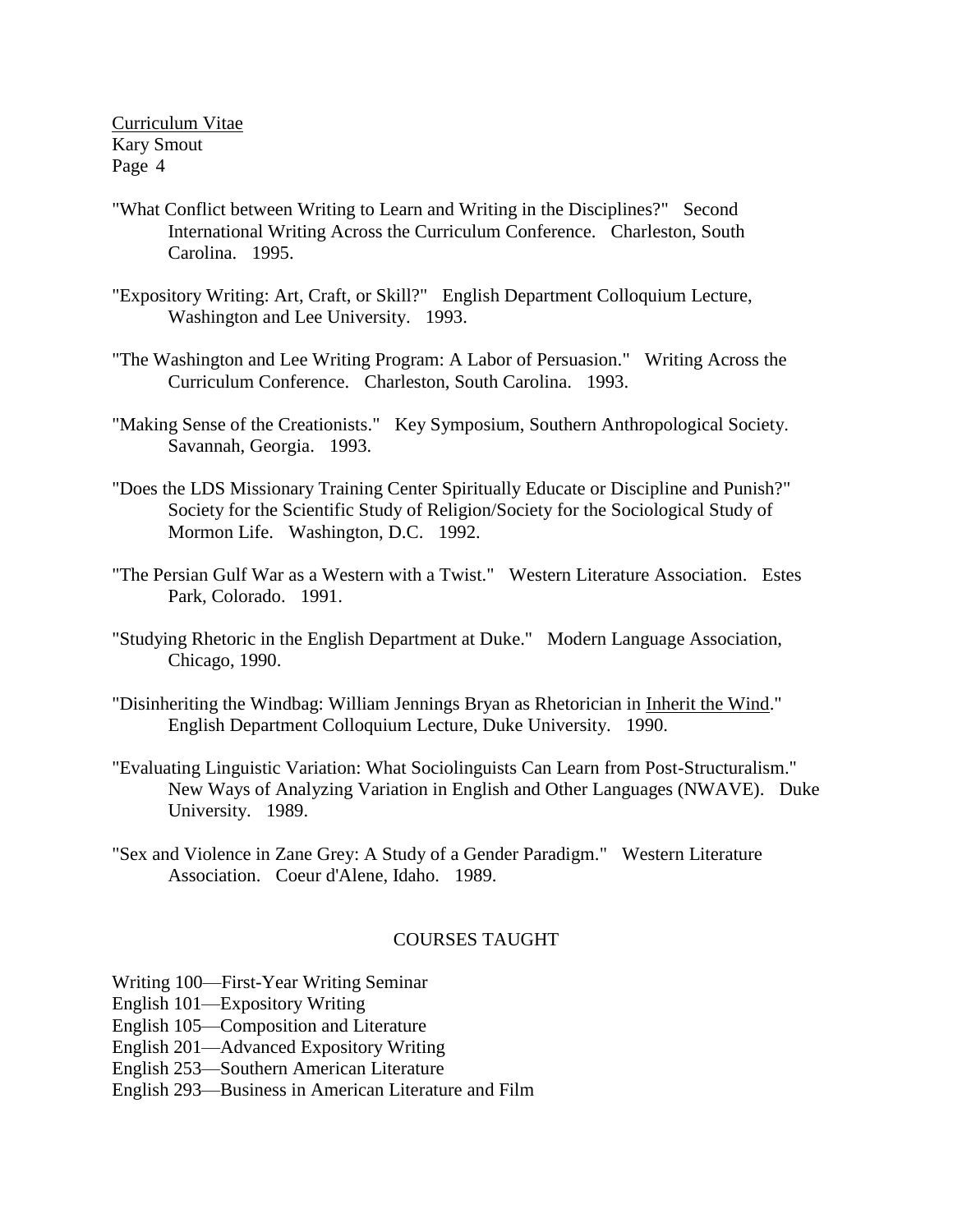English 299—Seminar for Prospective Majors English 360—Cowboys and Indians English 380—Advanced Seminar

English 413—Senior Research and Writing Seminar

Seminar Topics:

The Southern Short Story The Puritans and the Indians in American Literary History The Problem of Value in 19th-Century American Literature Classical Rhetoric and its Contemporary Uses Cultural Conflict in American Literature: The Case of Native Americans Native American Renaissance: Momaday, Welch, and Silko Western American Literature Cultural Conflicts in the American West Environmental Rhetoric Southern Fiction Then and Now A Whole New World: Worldwide Cultural Encounters The American West in Literature and Film Cormac McCarthy

# PROFESSIONAL SERVICE

External Evaluator for the Roanoke College Writing Center, 2015.

Reviewer for English Major Capstone Papers, Southern Virginia University, 2009.

Advisory Board Member, Spilman Symposium on Issues in Teaching Writing, Virginia Military Institute. 2002 - Present.

Reviewer for Bedford/St. Martin's on Diana Hacker's Writing About Literature Supplement to Accompany A Writer's Reference, 4th edition, 2002.

Consultant for W. W. Norton on James A. W. Heffernan and John E. Lincoln's Writing: A College Handbook, 4th edition, 1992.